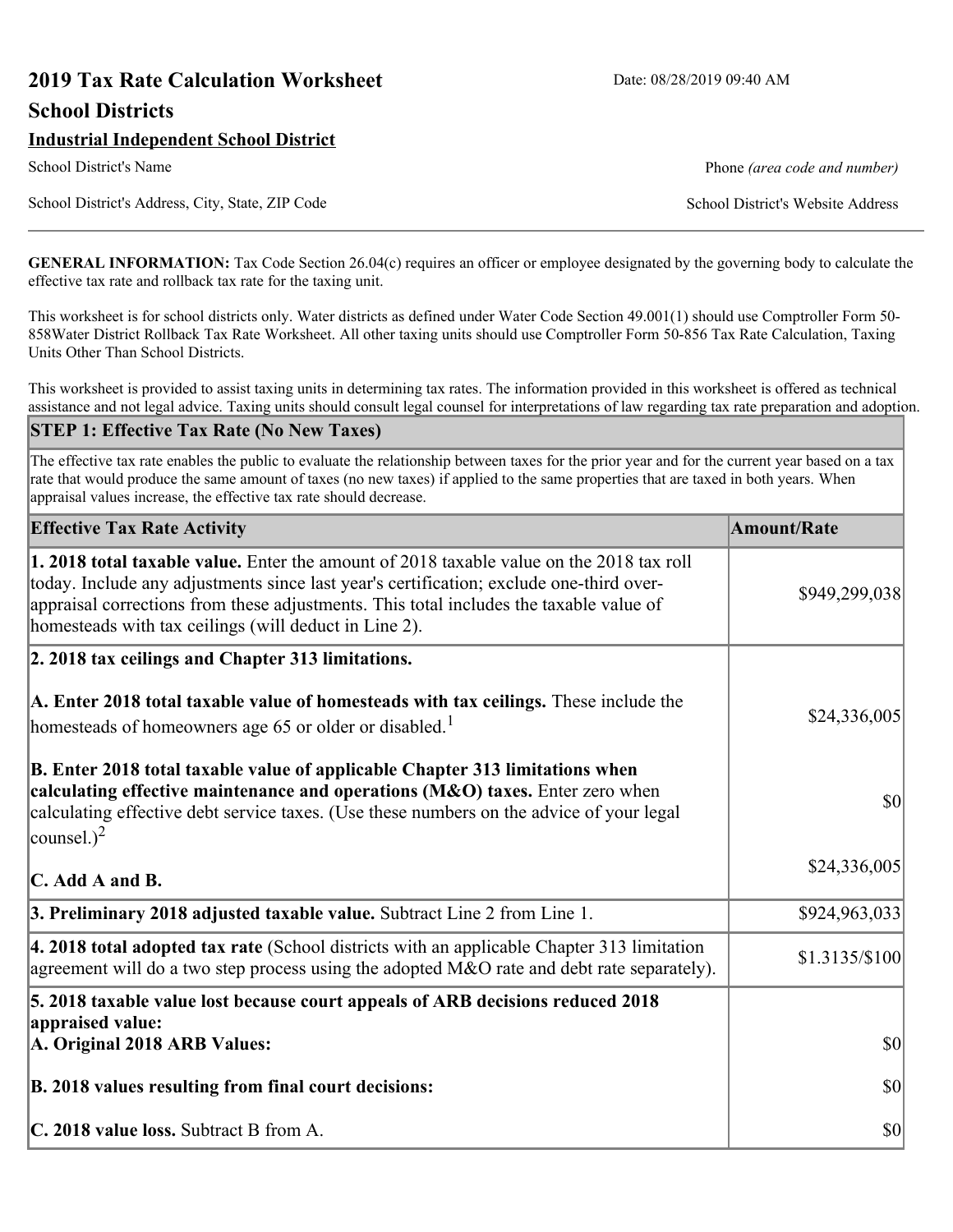| $\vert$ 6. 2018 taxable value, adjusted for court-ordered reductions. Add Line 3 and Line 5C.                                                                                                                                                                                                                                                                                                                                                                | \$924,963,033   |
|--------------------------------------------------------------------------------------------------------------------------------------------------------------------------------------------------------------------------------------------------------------------------------------------------------------------------------------------------------------------------------------------------------------------------------------------------------------|-----------------|
| 7. 2018 taxable value of property in territory the school deannexed after Jan. 1, 2018.<br>Enter the 2018 value of property in deannexed territory.                                                                                                                                                                                                                                                                                                          | \$0             |
| 8. 2018 taxable value lost because property first qualified for an exemption in 2019.<br>Note that lowering the amount or percentage of an existing exemption does not create a new<br>exemption or reduce taxable value. If the school district increased an original exemption, use<br>the difference between the original exempted amount and the increased exempted amount.<br>Do not include value lost due to freeport or goods-in-transit exemptions. |                 |
| A. Absolute exemptions. Use 2018 market value:                                                                                                                                                                                                                                                                                                                                                                                                               | \$1,670         |
| <b>B. Partial exemptions.</b> 2019 exemption amount or 2019 percentage exemption times 2018<br>value:                                                                                                                                                                                                                                                                                                                                                        | \$2,390,152     |
| C. Value loss. Add A and B.                                                                                                                                                                                                                                                                                                                                                                                                                                  | \$2,391,822     |
| 9. 2018 taxable value lost because property first qualified for agricultural appraisal (1-<br>d or 1-d-1), timber appraisal, recreational/scenic appraisal or public access airport<br>special appraisal in 2019. Use only properties that qualified in 2019 for the first time; do<br>not use properties that qualified in 2018.                                                                                                                            |                 |
| A. 2018 market value:                                                                                                                                                                                                                                                                                                                                                                                                                                        | $ 10\rangle$    |
| B. 2019 productivity or special appraised value:                                                                                                                                                                                                                                                                                                                                                                                                             | \$0             |
| C. Value loss. Subtract B from A.                                                                                                                                                                                                                                                                                                                                                                                                                            | \$0             |
| 10. Total adjustments for lost value. Add Lines 7, 8C and 9C.                                                                                                                                                                                                                                                                                                                                                                                                | \$2,391,822     |
| 11. 2018 adjusted taxable value. Subtract Line 10 from Line 6.                                                                                                                                                                                                                                                                                                                                                                                               | \$922,571,211   |
| 12. Adjusted 2018 taxes. Multiply Line 4 by Line 11 and divide by \$100.                                                                                                                                                                                                                                                                                                                                                                                     | \$12,117,972    |
| 13. Taxes refunded for years preceding tax year 2018. Enter the amount of taxes refunded<br>by the district for tax years preceding tax year 2018. Types of refunds include court<br>decisions, corrections and payment errors. Do not include refunds for tax year 2018. This<br>line applies only to tax years preceding tax year 2018.                                                                                                                    | \$12,626        |
| 14. Adjusted 2018 taxes with refunds. Add Lines 12 and 13.                                                                                                                                                                                                                                                                                                                                                                                                   | \$12,130,598    |
| 15. Total 2019 taxable value on the 2019 certified appraisal roll today. This value<br>includes only certified values and includes the total taxable value of homesteads with tax<br>ceilings (will deduct in Line 17). These homesteads include homeowners age 65 or older or<br>disabled.                                                                                                                                                                  |                 |
| A. Certified values only: <sup>3</sup>                                                                                                                                                                                                                                                                                                                                                                                                                       | \$1,055,990,190 |
| <b>B. Pollution control and energy storage exemption:</b> Deduct the value of property<br>exempted for the current tax year for the first time as pollution control or energy storage<br>system property:                                                                                                                                                                                                                                                    | $S-0$           |
| <b>C. Total value.</b> Subtract B from A.                                                                                                                                                                                                                                                                                                                                                                                                                    | \$1,055,990,190 |
|                                                                                                                                                                                                                                                                                                                                                                                                                                                              |                 |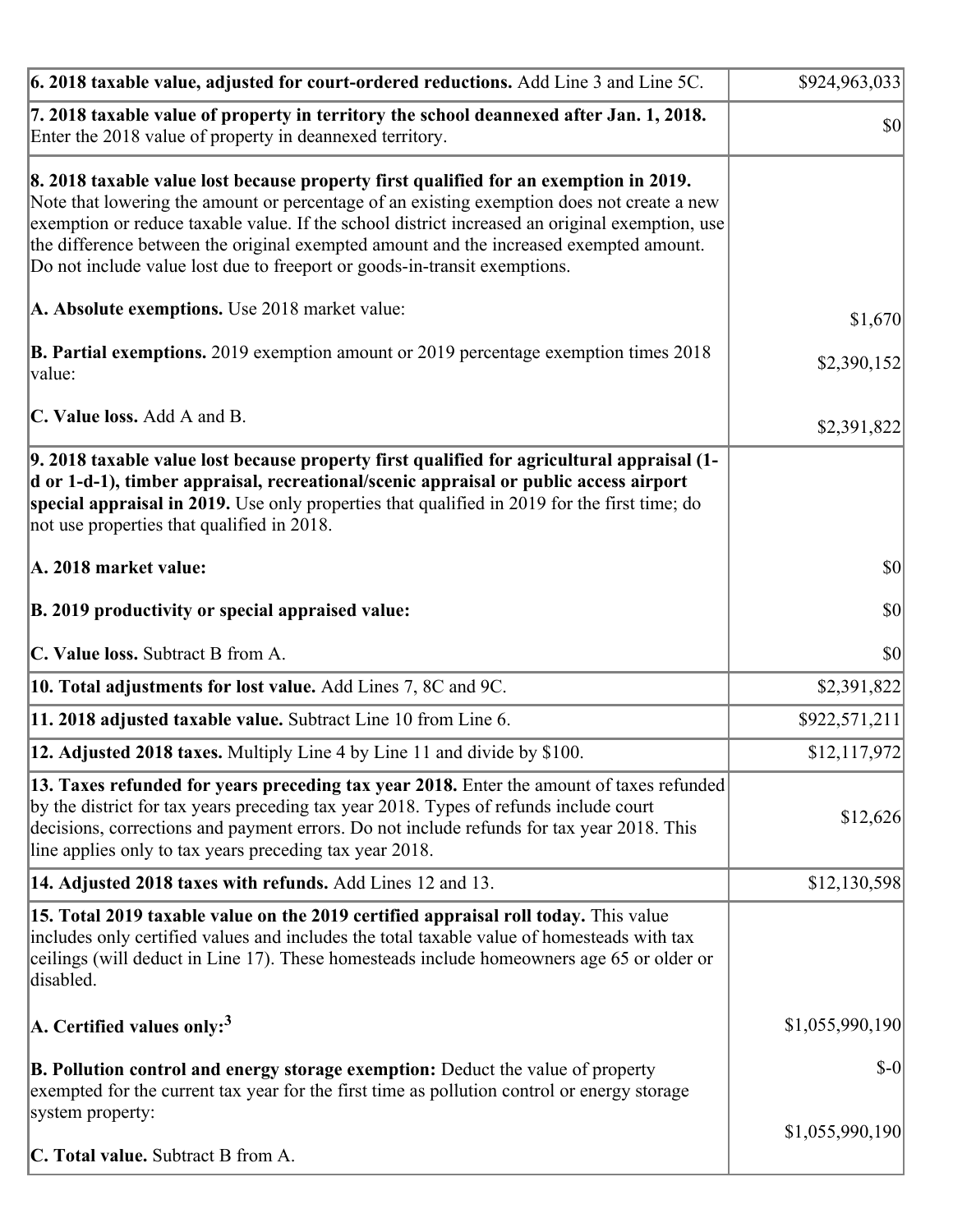| 16. Total value of properties under protest or not included on certified appraisal roll.                                                                                                                                                                                                                                                                                                                                                                                                                                                                                                                                                                                                                  |                 |
|-----------------------------------------------------------------------------------------------------------------------------------------------------------------------------------------------------------------------------------------------------------------------------------------------------------------------------------------------------------------------------------------------------------------------------------------------------------------------------------------------------------------------------------------------------------------------------------------------------------------------------------------------------------------------------------------------------------|-----------------|
| A. 2019 taxable value of properties under protest. The chief appraiser certifies a list of<br>properties still under ARB protest. The list shows the appraisal district's value and the<br>taxpayer's claimed value, if any, or an estimate of the value if the taxpayer wins. For each of<br>the properties under protest, use the lowest of these values. Enter the total value.                                                                                                                                                                                                                                                                                                                        | \$4,977,205     |
| B. 2019 value of properties not under protest or included on certified appraisal roll.<br>The chief appraiser gives school districts a list of those taxable properties that the chief<br>appraiser knows about, but are not included in the appraisal roll certification. These<br>properties are not on the list of properties that are still under protest. On this list of<br>properties, the chief appraiser includes the market value, appraised value and exemptions for<br>the preceding year and a reasonable estimate of the market value, appraised value and<br>exemptions for the current year. Use the lower market, appraised or taxable value (as<br>appropriate). Enter the total value. | 30              |
| C. Total value under protest or not certified: Add A and B.                                                                                                                                                                                                                                                                                                                                                                                                                                                                                                                                                                                                                                               | \$4,977,205     |
| 17. 2019 tax ceilings and Chapter 313 limitations.<br>A. Enter 2019 total taxable value of homesteads with tax ceilings. These include the<br>homesteads of homeowners age 65 or older or disabled. <sup>4</sup>                                                                                                                                                                                                                                                                                                                                                                                                                                                                                          | \$26,406,121]   |
|                                                                                                                                                                                                                                                                                                                                                                                                                                                                                                                                                                                                                                                                                                           |                 |
| B. Enter 2019 total taxable value of applicable Chapter 313 limitations when<br>calculating effective M&O taxes. Enter zero when calculating effective debt service taxes.                                                                                                                                                                                                                                                                                                                                                                                                                                                                                                                                | \$0             |
| (Use these numbers on the advice of your legal counsel.) <sup>5</sup>                                                                                                                                                                                                                                                                                                                                                                                                                                                                                                                                                                                                                                     |                 |
| C. Add A and B.                                                                                                                                                                                                                                                                                                                                                                                                                                                                                                                                                                                                                                                                                           | \$26,406,121    |
| 18. 2019 total taxable value. Add Lines 15C and 16C. Subtract Line 17C.                                                                                                                                                                                                                                                                                                                                                                                                                                                                                                                                                                                                                                   | \$1,034,561,274 |
| 19. Total 2019 taxable value of properties in territory annexed after Jan. 1, 2018.<br>Include both real and personal property. Enter the 2019 value of property in territory<br>annexed by the school district.                                                                                                                                                                                                                                                                                                                                                                                                                                                                                          | \$0             |
| 20. Total 2019 taxable value of new improvements and new personal property located<br>in new improvements. New means the item was not on the appraisal roll in 2018. New<br>additions to existing improvements may be included if the appraised value can be<br>determined. New personal property in a new improvement must have been brought into the<br>school district after Jan. 1, 2018, and be located in a new improvement.                                                                                                                                                                                                                                                                        | \$7,428,712     |
| 21. Total adjustments to the 2019 taxable value. Add Lines 19 and 20.                                                                                                                                                                                                                                                                                                                                                                                                                                                                                                                                                                                                                                     | \$7,428,712     |
| 22. 2019 adjusted taxable value. Subtract Line 21 from Line 18.                                                                                                                                                                                                                                                                                                                                                                                                                                                                                                                                                                                                                                           | \$1,027,132,562 |
| 23. 2019 effective tax rate. Divide Line 14 by Line 22 and multiply by \$100.                                                                                                                                                                                                                                                                                                                                                                                                                                                                                                                                                                                                                             | \$1.1810/\$100  |
| 24. 2019 effective tax rate for ISDs with Chapter 313 Limitations. Add together the<br>effective tax rates for M&O and debt service for those school districts that participate in an<br>applicable Chapter 313 limitations agreement.                                                                                                                                                                                                                                                                                                                                                                                                                                                                    | \$0/\$100       |

 $2$ Tex. Tax Code Section 26.012(6)

<sup>&</sup>lt;sup>3</sup>Tex. Tax Code Section 26.012(6)

 ${}^{4}$ Tex. Tax Code Section 26.012(6)(A)(i)

 $5$ Tex. Tax Code Section 26.012(6)(A)(ii)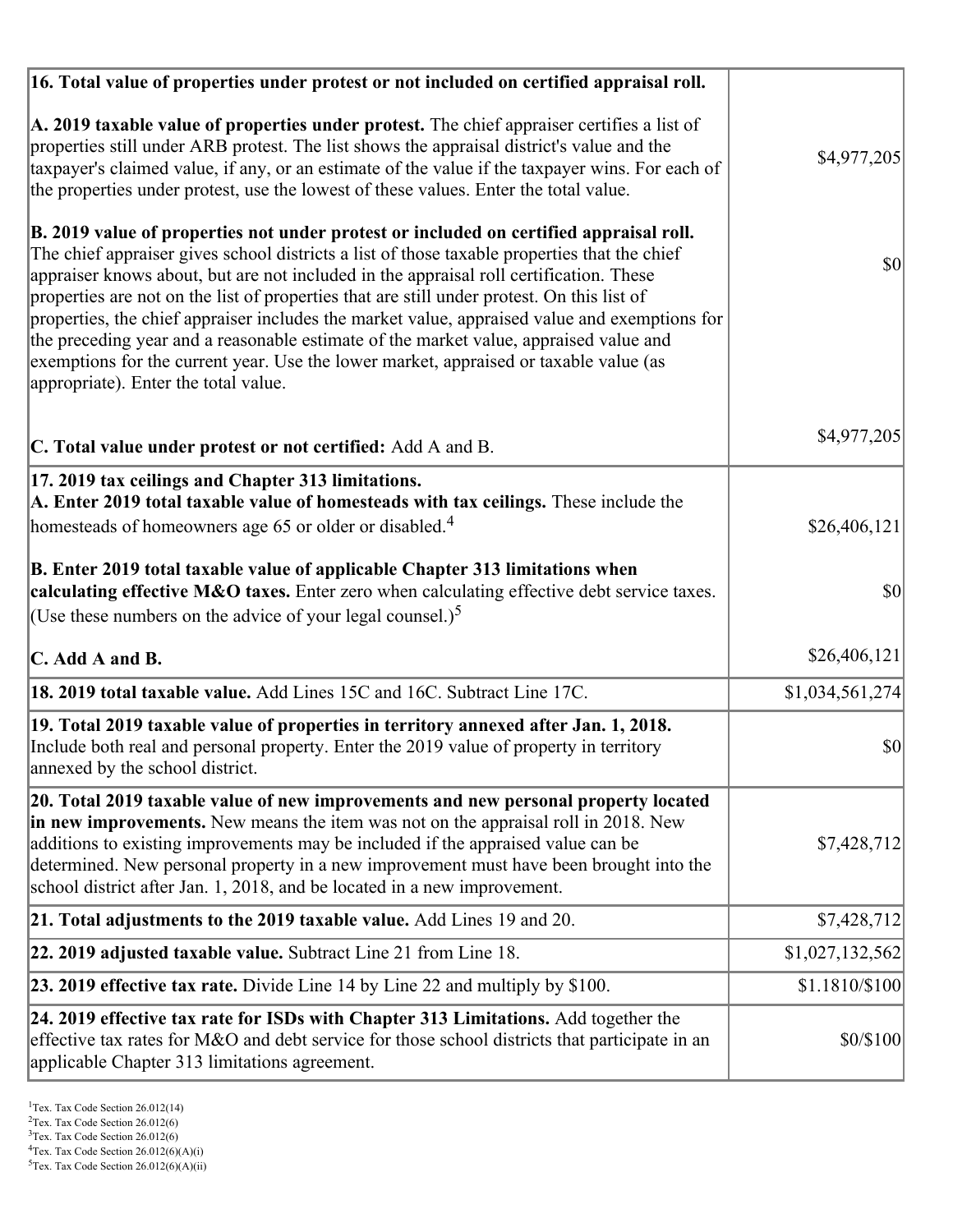# **STEP 2: Voter-Approval Tax Rate**

Most school districts calculate a voter-approval tax rate that is split into two separate rates:

- 1. **Maintenance and Operations (M&O):** The M&O rate is the portion of the tax rate that raises taxes for any lawful purpose other than debt service for which a taxing unit may spend property tax revenue. This rate accounts for such things as salaries, utilities and day-to-day operations.
- 2. **Debt:** The debt tax rate includes the debt service necessary to pay the school district's debt payments in the coming year. This rate accounts for principal and interest on bonds and other debt secured by property tax revenue.

In most cases the voter-approval tax rate exceeds the effective tax rate, but occasionally decreases in a school district's debt service will cause the effective tax rate to be higher than the rollback tax rate.

| <b>Voter-Approval Tax Rate Activity</b>                                                                                                                                                                                                                                                                                                                                  | <b>Amount/Rate</b> |
|--------------------------------------------------------------------------------------------------------------------------------------------------------------------------------------------------------------------------------------------------------------------------------------------------------------------------------------------------------------------------|--------------------|
| <b>25. 2019 voter-approval M&amp;O rate.</b> The sum of the following as calculated in Tax Code<br>Section 26.08(n)(1)(A),(B) and (C). Go to Region 13 Education Service Center's Worksheet<br>for State Aid Template for 2019-2020 to determine state compression percentage and the<br>district enrichment tax rate (DTR).                                             |                    |
| A. The rate per \$100 of taxable value that is equal to the 2019 state compression<br>percentage plus \$1.00                                                                                                                                                                                                                                                             | \$0.9300           |
| <b>B.</b> The greater of:<br>(i) 2018 M&O - $$1.00 + DTR$ reduction)<br><b>OR</b>                                                                                                                                                                                                                                                                                        | \$0.0865           |
| (ii) \$0.04 per \$100 of taxable value                                                                                                                                                                                                                                                                                                                                   |                    |
| $\mathbf C$ . Add A and B.                                                                                                                                                                                                                                                                                                                                               | \$1.0165           |
| 26. Total 2019 debt to be paid with property tax revenue.<br>Debt means the interest and principal that will be paid on debts that:<br>$(1)$ Are paid by property taxes,<br>$(2)$ Are secured by property taxes,<br>$(3)$ Are scheduled for payment over a period longer than one year, and<br>$(4)$ Are not classified in the school district's budget as M&O expenses. |                    |
| A. Debt includes contractual payments to other school districts that have incurred debt on<br>behalf of this school district, if those debts meet the four conditions above. Include only<br>amounts that will be paid from property tax revenue. Do not include appraisal district budget<br>payments. Enter debt amount:                                               | \$1,984,200        |
| B. Subtract <b>unencumbered fund amount</b> used to reduce total debt.                                                                                                                                                                                                                                                                                                   | $ 10\rangle$       |
| C. Subtract state aid received for paying principal and interest on debt for facilities through<br>the existing debt allotment program and/or instructional facilities allotment program.                                                                                                                                                                                | \$0                |
| D. Adjust debt: Subtract B and C from A.                                                                                                                                                                                                                                                                                                                                 | \$1,984,200        |
| $ 27$ . Certified 2018 excess debt collections. Enter the amount certified by the collector.                                                                                                                                                                                                                                                                             | \$0                |
| <b>28. Adjusted 2019 debt.</b> Subtract line 27 from line 26D.                                                                                                                                                                                                                                                                                                           | \$1,984,200        |
| 29. Certified 2019 anticipated collection rate. Enter the rate certified by the collector. If<br>the rate is 100 percent or greater, enter 100 percent.                                                                                                                                                                                                                  | 98.00%             |
| <b>30. 2019 debt adjusted for collections.</b> Divide line 28 by line 29.                                                                                                                                                                                                                                                                                                | \$2,024,694        |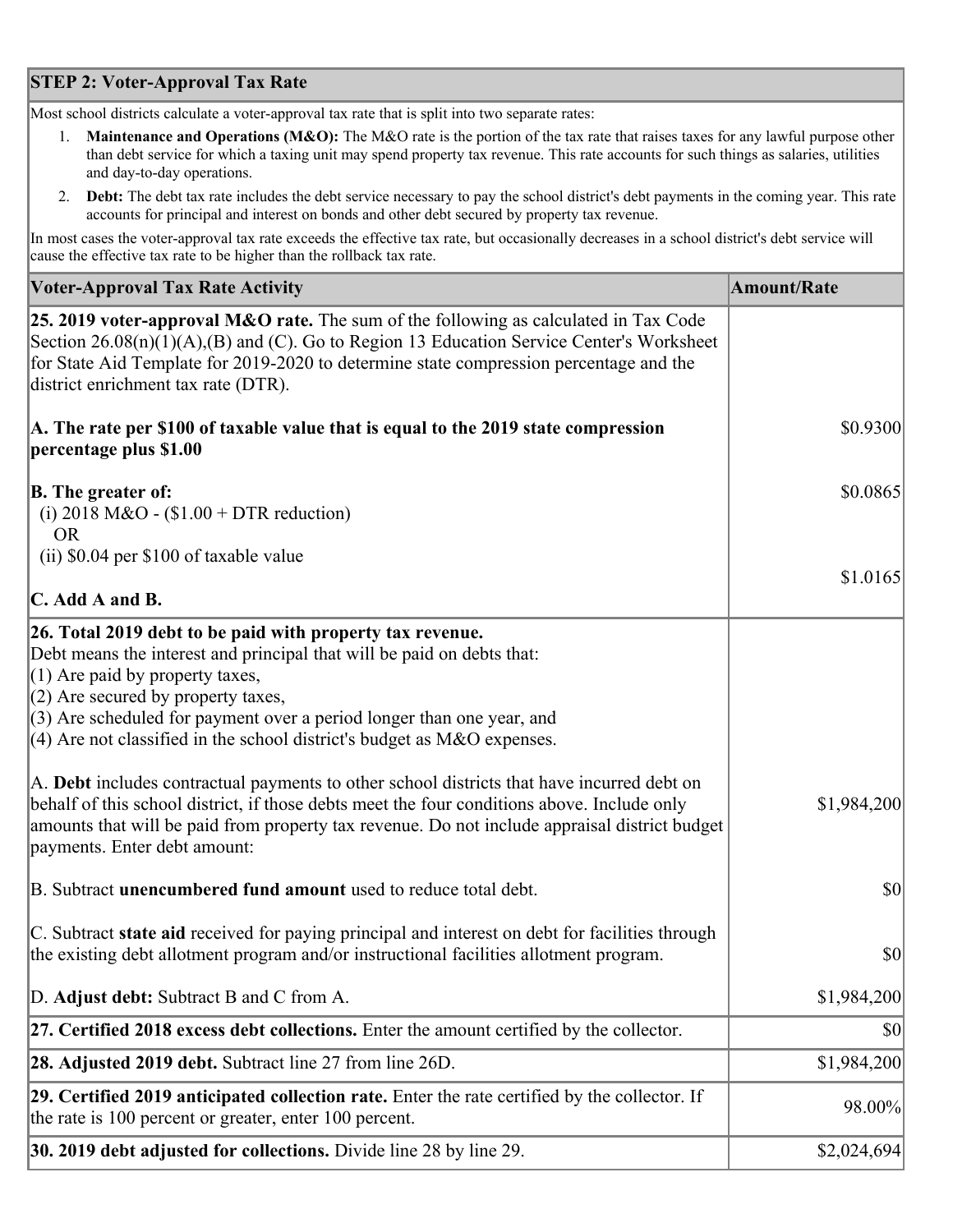| $ 31, 2019$ total taxable value. Enter amount on line 18.                  | \$1,034,561,274      |
|----------------------------------------------------------------------------|----------------------|
| 32. 2019 debt tax rate. Divide line 30 by line 31 and multiply by $$100$ . | $$0.1957/\$100$      |
| 33. 2019 voter-approval tax rate. Adds lines 25c and 32.                   | $$1.2122 \times 100$ |